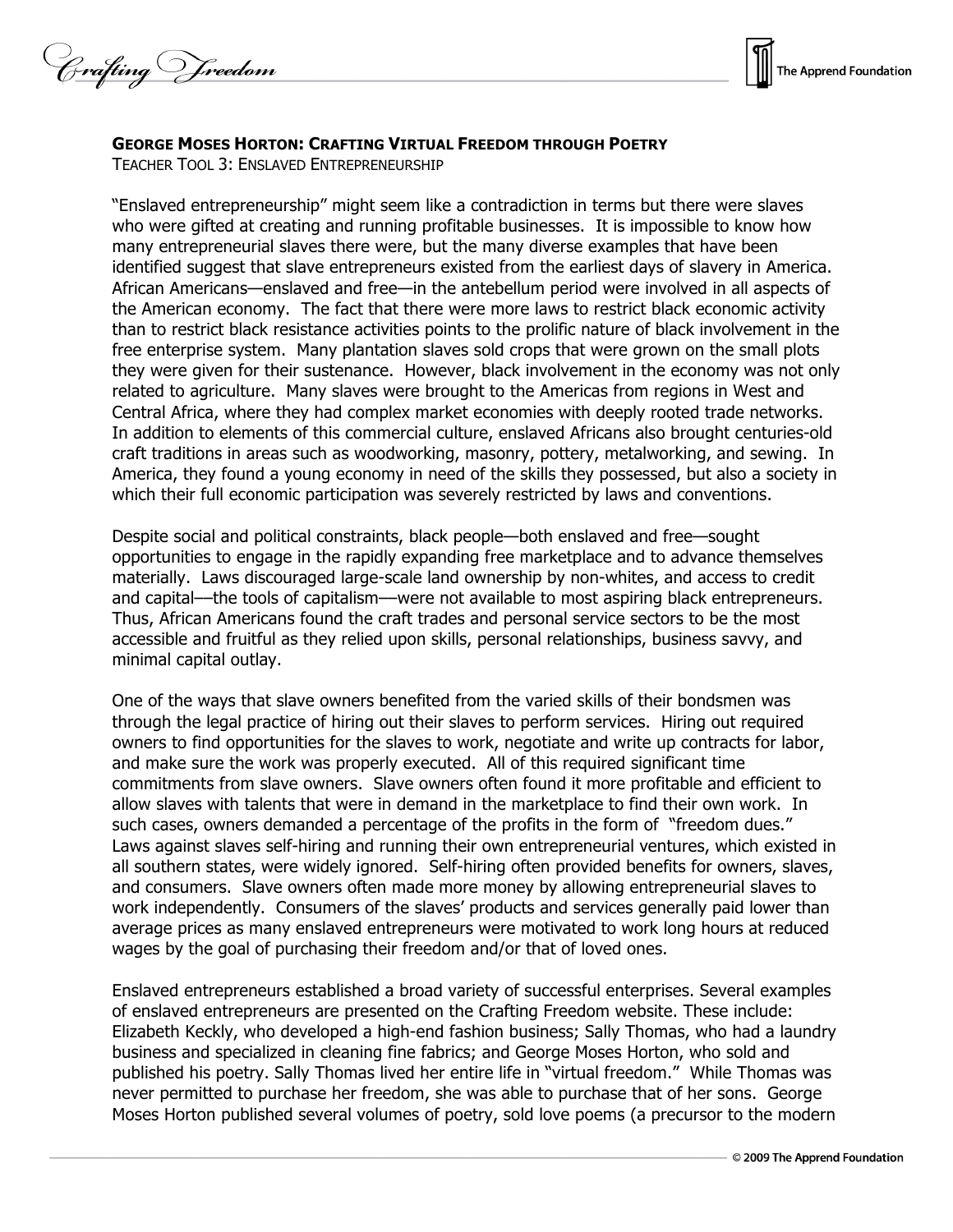greeting and Valentine card business) and lived as a free man by the end of his life. Although the majority of enslaved people were not entrepreneurs, the very fact that some slaves did operate their own businesses, is a testament to the human perseverance and ingenuity in the face of extreme hardship.